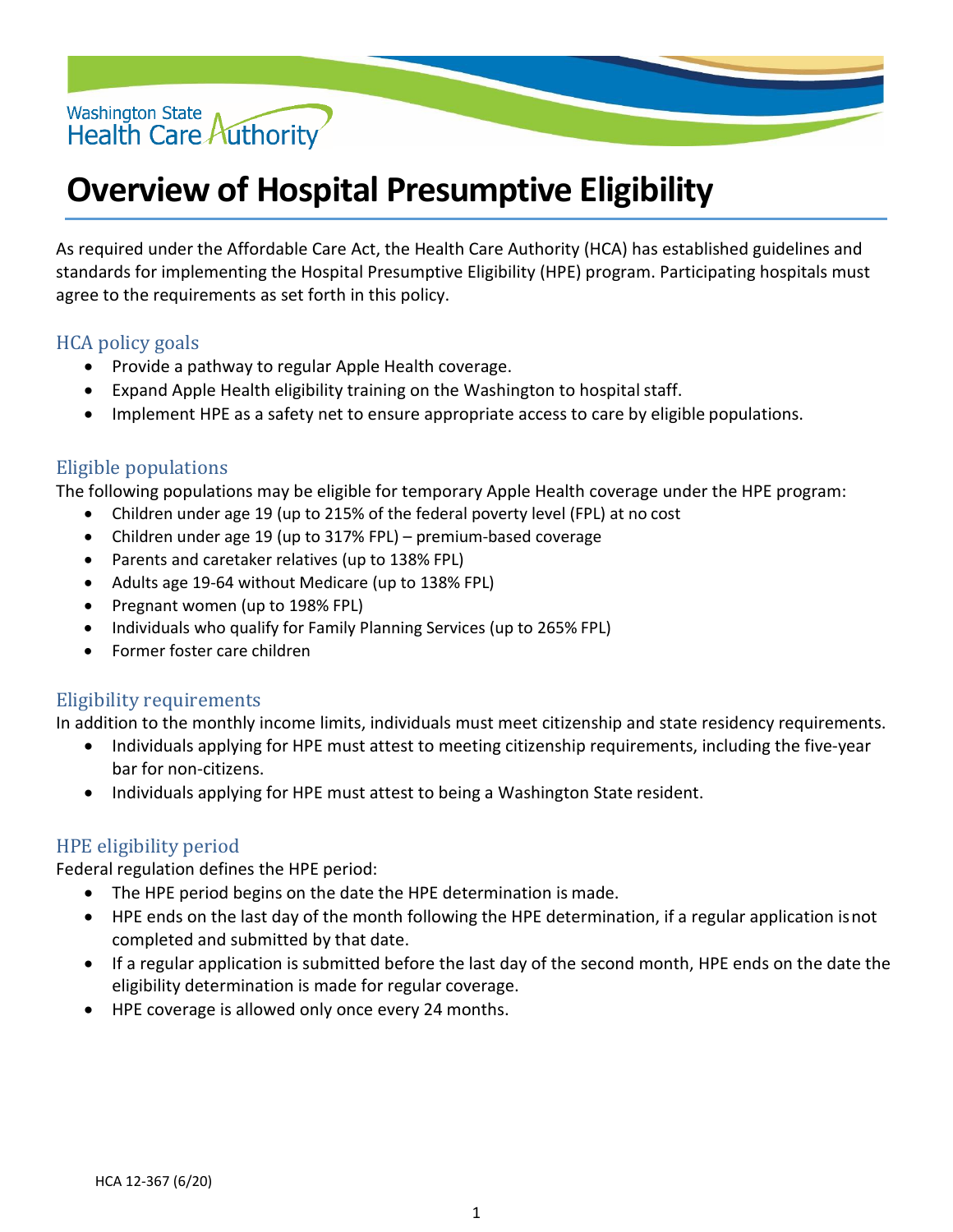# Hospital qualifications

A qualified HPE Hospital is one that:

- Is a Washington State Apple Health provider and operates within the state of Washington.
- Notifies HCA of its election to make HPE determinations according to state and federalprogram regulations.
- Signs a Hospital Presumptive eligibility Agreement to make HPE determinations consistent withHCA policies and procedures.
- Assists individuals in completing and submitting a regular Apple Health application and in understanding any documentation requirements for full coverage.
- Has not been disqualified by HCA in accordance with HPE policy.
- Provides HPE application assistance to the community, including individuals not in need of hospital services.
- Agrees to be listed on the HCA website as a qualified site for HPE application assistance services.

# How to become an HPE provider

Hospitals that want to become an HPE provider: must designate one or more of its employees to complete the HCA community-based training and apply for system access as a Volunteer Assister in the [Washington](http://www.wahealthplanfinder.org/) [Healthplanfinder](http://www.wahealthplanfinder.org/) web portal. This training is available online at [https://hca.wa.gov/health-care-services](https://hca.wa.gov/health-care-services-supports/apple-health-medicaid-coverage/community-based-training)[supports/apple-health-medicaid-coverage/community-based-training.](https://hca.wa.gov/health-care-services-supports/apple-health-medicaid-coverage/community-based-training) Successful completion of the training and related testing is a part of the requirements to receive access to the web portal.

Other requirements include completing and meeting these requirements:

- HCA registration form that identifies the entity (the hospital) with which the individual, (the employee) is associated.
- Health Benefit Exchange User Agreement.
- Washington State Patrol background check.
- The access provides the community partners the ability to view applications in the Healthplanfinder for up to 30 days for each individual assisted with applying for health care coverage.

Hospitals interested in becoming an HPE provider should have each individual designated to processHPE:

- Complete the six module online training
- Email [hcavolunteerassister@hca.wa.gov](mailto:hcavolunteerassister@hca.wa.gov) with the subject line of "Hospital Presumptive Eligibility Provider Participation" to request the assessment test

Once the individual has been granted enhanced access in Healthplanfinder the individual must:

• Notify HCA at [hpe@hca.wa.gov](mailto:hpe@hca.wa.gov) that they are ready to complete the HCA training on the Hospital Presumptive Eligibility (HPE) temporary Apple Health program.

Once all training is complete, the hospital may then register its HPE participation with HCA by emailing [hpe@hca.wa.gov](mailto:hpe@hca.wa.gov) to finalize their participation in the HPE program. They will be contacted by the HPE program manager to review and sign the required HPE agreement form. The HPE program manager will then work with each designated staff member to establish a user account within the FUZE website, which is a secure communications management tool housed and maintained by HCA.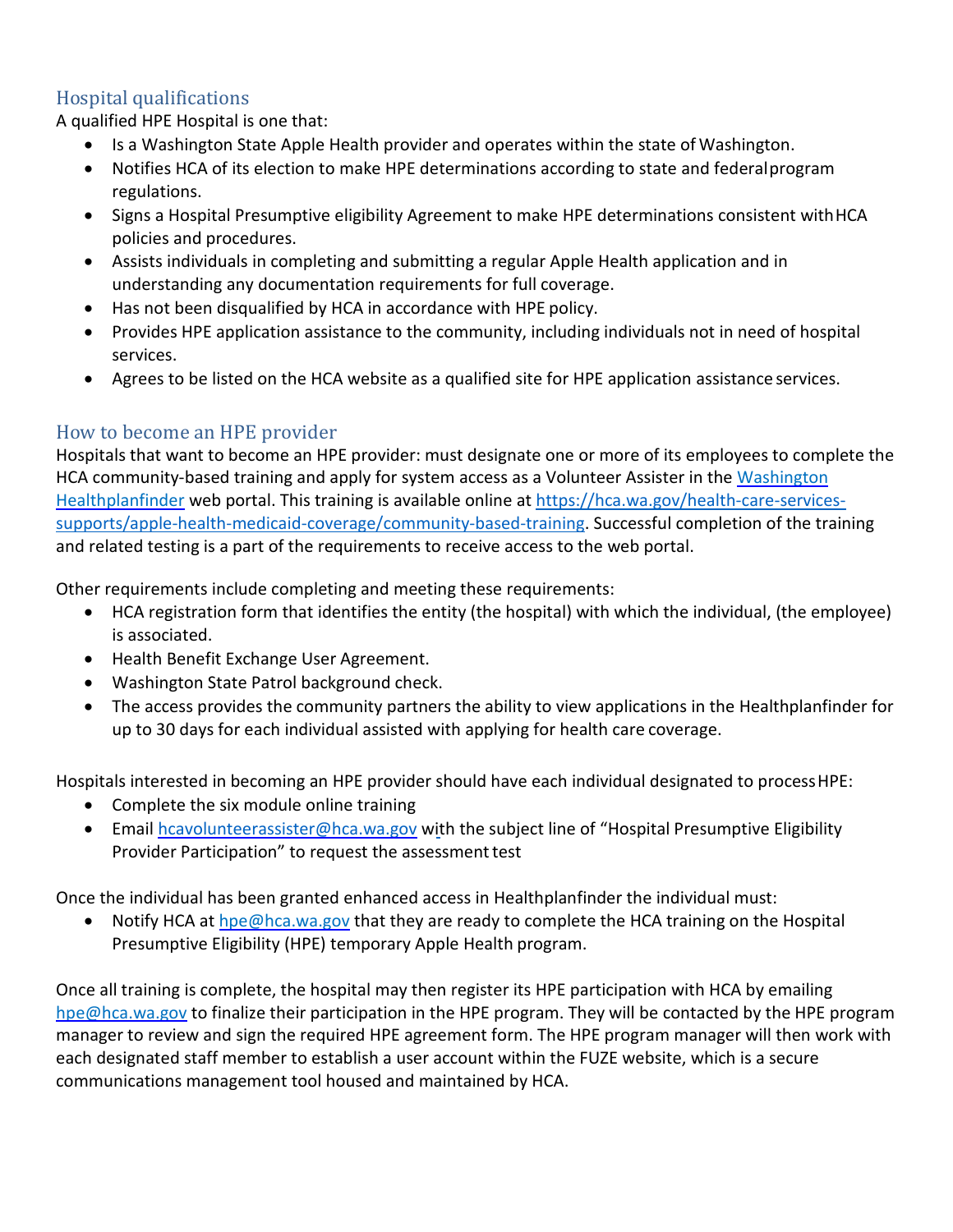# HPE provider reimbursement

There is no reimbursement for completing an HPE determination or for assisting an individual to complete a regular Apple Health application. Qualified hospitals or other contracted providers that provide health care services to individuals approved for HPE must submit claims as normally done and will be reimbursed on a feefor-service basis at the current payment rates.

## Process for submitting an HPE application

**Step 1:** For each HPE applicant, create an application in WA Healthplanfinder; go to [www.wahealthplanfinder.org.](http://www.wahealthplanfinder.org/) Note: If the applicant is unable to provide the necessary information to submit a regular application, the HPE provider must at least enter the individual's name and birthdate to obtain an application ID number. Otherwise, continue the application in the Healthplanfinder, and in most cases, receive a realtime determination of eligibility for regular Apple Health is as little as the 15 minutes it takes to complete the online questions.

**Step 2:** If unable to complete a regular application in the Healthplanfinder, ask only the minimum set of questions required to complete an HPE determination, and do not require documentation of the information attested to by the individual who is applying for coverage. In addition to providing information about household size and income, the individual must attest to meeting citizenship and state residency requirements for HPE, which are the same as those for regular Apple Health.

**Step 3:** Use the **HPE Income and Household Size Worksheet** to determine whether the individual is eligible for temporary Apple Health coverage.

**Step 4:** Give those who are determined eligible for HPE coverage a completed copy of the HPE Notice of Approval Form (12-071 8/14). Provide them with information on when their temporary coverage will end and the options they have to complete a full application for regular Apple Health coverage. Within five days of making the HPE determination, use the secure FUZE web tool to complete and submit the **Determination of Presumptive Eligibility for Temporary Apple Health**, which HCA will use to input the HPE eligibility segment into its ProviderOne payment system. Give those who are determined not eligible for HPE coverage a completed copy of the HPE Notice of Denial Form (12-072 8/14**)**. Indicate on the form why they are not eligible for coverage and how to apply for regular coverage, should they choose to do so in the future.

**Step 5:** Maintain a copy of the **Notice of Approval** (12-071 8/14) or **Denial** (12-072 8/14) and the **HPE Income and Household Size Worksheet** in your HPE files for at least three years. Note: HCA community partners with enhanced access may also view information stored in the individual's complete or partial application for 30 days after entry. HPE providers are strongly encouraged to assist an individual with the completion of a regular application for Apple Health coverage and can take advantage of the Healthplanfinder to help them track their progress toward doing so. Each partner may access a dashboard within the web portal that helps them track each application they have entered into the system.

**Step 6:** Collect and report on a quarterly basis the HPE baseline data to assist HCA in developing and implementing program quality standards. Baseline data include:

- The number of HPE applications submitted.
- The proportion of those individuals approved for HPE that complete and submit an application for regular Apple Health coverage.
- The proportion of those individuals approved for HPE and that complete and submit an application